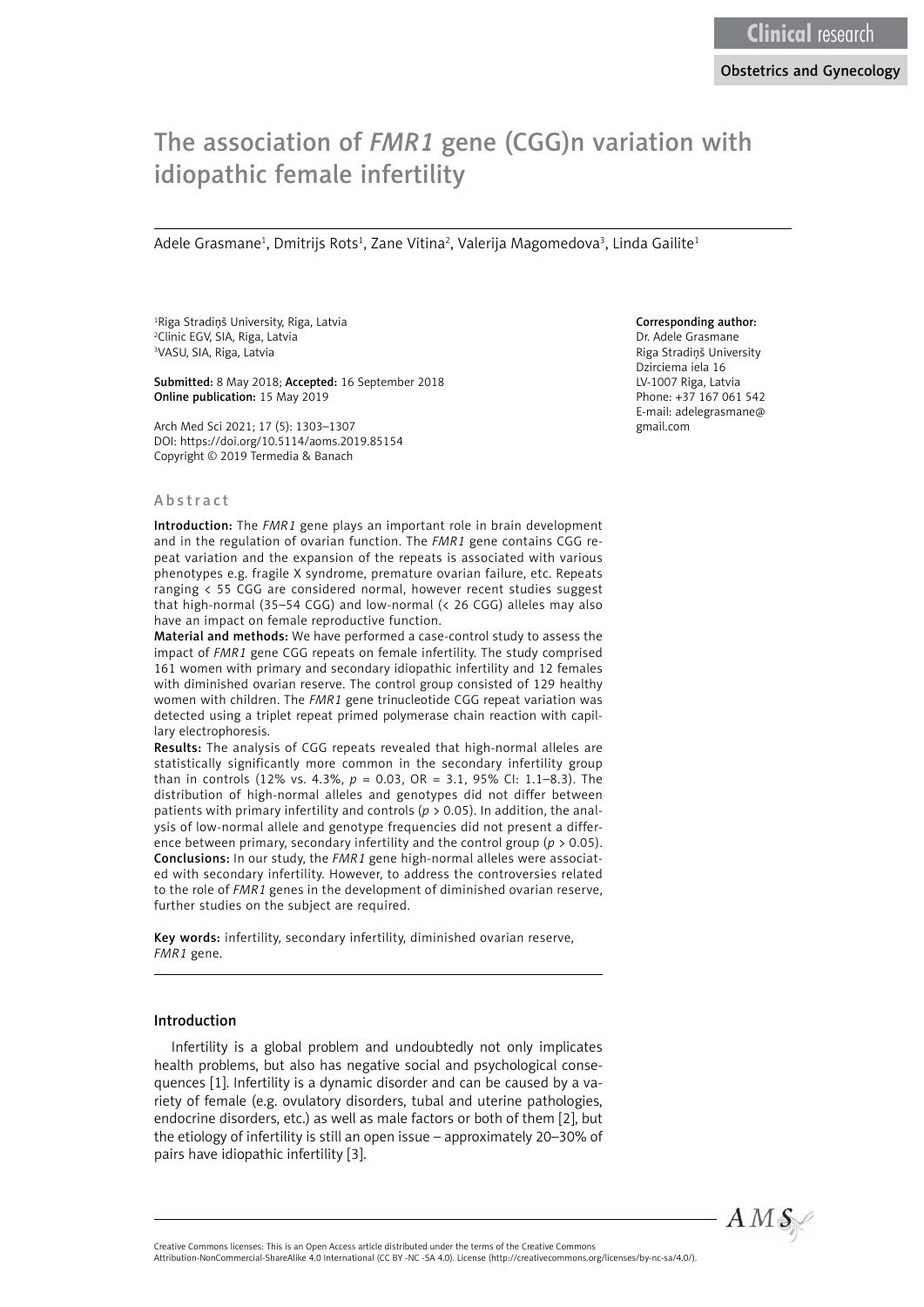The *FMR1* gene encodes the protein FMRP (fragile X mental retardation protein), which plays an important role in brain development and in the regulation of ovarian function [4, 5]. The *FMR1* gene is located on the X chromosome and contains trinucleotide (CGG) repeats in the 5′-untranslated region, which regulates the expression of FMRP [5]. The region containing more than 200 CGG repeats associated with abnormal methylation and is defined as a full mutation and causes fragile X syndrome [6]. The repeat numbers between 55 and 200 CGG are defined as premutation and can cause premature ovarian insufficiency (POI) and diminished ovarian reserve (DOR) [7, 8]. Moreover, the premutation allele is unstable and can expand to a full mutation in subsequent generations. The number of repeats below 55 CGG is defined as normal length (associated with normal gene expression); however, recent studies have stirred up the discussion as to whether all these repeats are really normal. Some authors reported that just a small number of the repeats (26–34 CGG) are actually normal and have normal FMRP expression and that the "high-normal" (35–54 CGG) and "low-normal" (< 26 CGG) repeat alleles have decreased levels of protein expression [9] and are associated with increased risks of DOR and POI, polycystic ovarian syndrome and therefore infertility [4, 10, 11]. However, the results of many studies on this association with ovarian reserve are contradictory [12] and the clinical utility for the *FMR1* gene CGG repeat testing in patients with idiopathic infertility and the interpretation of "high- and low-normal" alleles are still to be determined.

In this context, we aimed to investigate the impact of CGG variation in the *FMR1* gene on the development of idiopathic DOR, primary and secondary infertility in Latvian women.

# Material and methods

# Study design and patients

To analyze the impact of the *FMR1* (OMIM#309550, NCBI Gene ID 2332) gene CGG variation (ClinVar allele ID 25011) on the development of idiopathic infertility in women we performed a case-control study. Primary and secondary infertility were defined using the definitions provided by the World Health Organization [1]. The DOR was defined as described before [13]. We enrolled in the study women diagnosed with primary and secondary idiopathic infertility and DOR from the infertility treatment clinics. Women with known causes of infertility were excluded from the study (e.g. patients with endometriosis, congenital adrenal hyperplasia, uterine tube obstruction or known male factor). Testing for the most common hereditary thrombophilias (factor V variation c.1691G>A [rs6025] and factor II c.\*97G>A [rs1799963] variant) was performed for all infertile patients, and in the case of a positive result, the patient was excluded from the subsequent analysis. A total of 161 women with primary and secondary idiopathic infertility, 12 females with DOR were included in our study and 129 healthy women with children and without endocrine disorders who were selected from the Genome Database of the Latvian Population [14] were used as the control group.

# **Ethics**

All patients signed a written informed consent form. The study was approved by the Central Medical Ethics Committee of the Republic of Latvia. The patients were referred for genetic counseling to a medical geneticist where necessary.

## Molecular analysis

The patients' DNA was extracted from the peripheral venous blood samples using the innuPREP blood DNA kit (Analytik Jena, Germany) to establish the CGG repeat alleles triplet repeat primed polymerase chain reaction (TP-PCR) with capillary electrophoresis, adapted from the literature [15]. This method allows detection of carriers of expanded alleles (> 100 CGG). The testing and interpretation were confirmed by the external quality assessment scheme for normal range alleles with Sanger sequencing.

# Statistical analysis

To assess the impact of high- and low- normal alleles on the development of infertility, following *FMR1* gene CGG repeats testing, the patients with the premutation allele were excluded from further statistical analysis. The *FMR1* CGG alleles and genotypes were stratified as described previously [16]. For the analysis of the allelic mode of inheritance, CGG repeats were stratified as low-normal (< 26 CGG), high-normal (35–54 CGG) and normal (26–34 CGG) alleles. The association with genotypes was evaluated in dominant and genotypic modes of inheritance (recessive mode of inheritance was not analyzed because of the low frequency of homozygous genotypes). The statistical analysis was performed using  $\chi^2$  and Fisher's exact tests using the SPSS v24.0 software.

## Results

#### Study group

Out of 173 included patients with idiopathic infertility, 66 had primary and 30 had secondary infertility, 12 were suffering from infertility and DOR, but for 65 patients the type of infertility was not specified.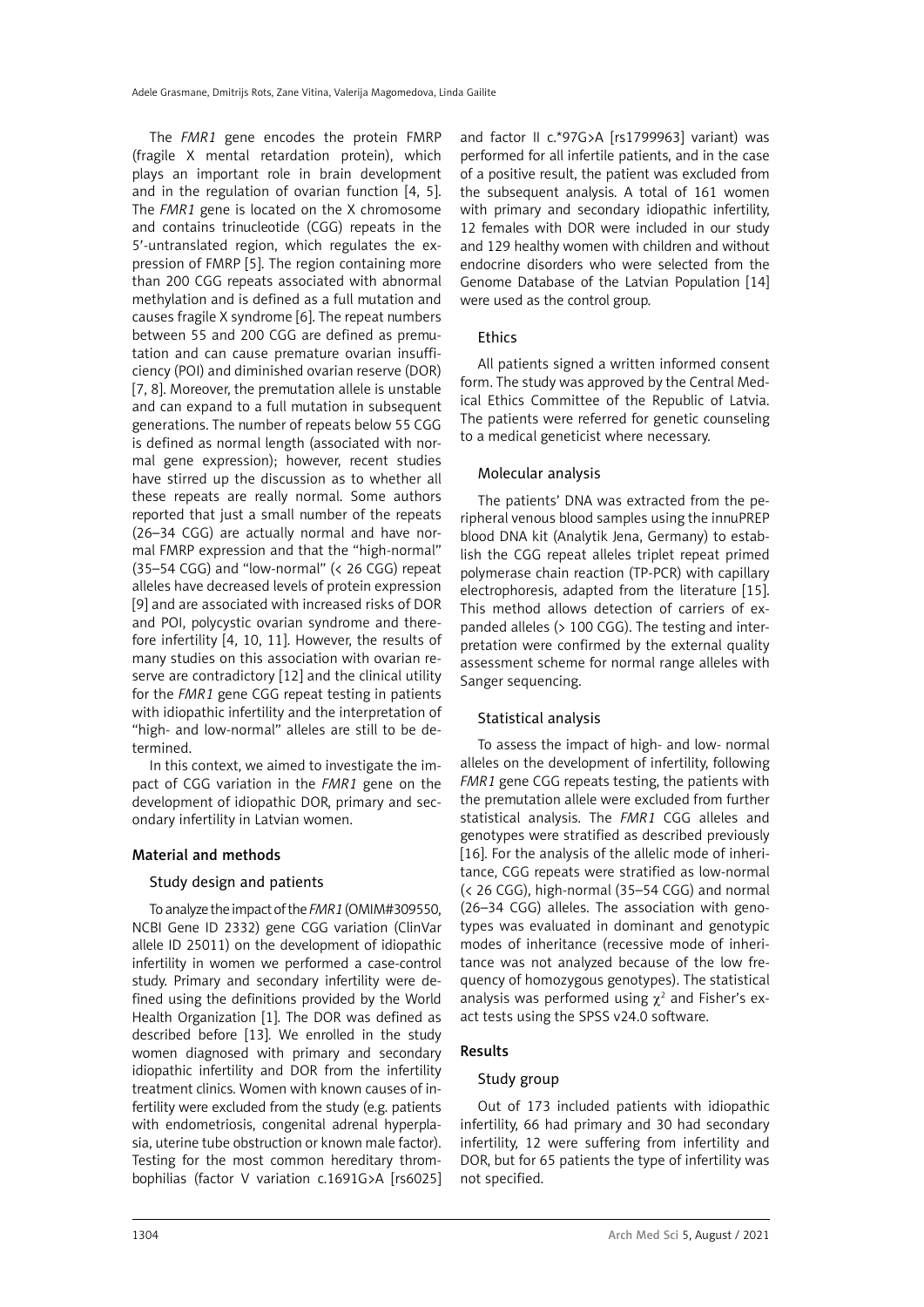#### Frequency of premutation

The analysis of *FMR1* CGG repeats revealed that one infertile patient is a carrier of a 61 CGG repeat allele. She is suffering from secondary infertility. The frequency of premutation carriers in the infertile female group is 1/173 (0.6%), but in the secondary infertility group it is 1/30 (3.3%). No patient with DOR had a premutation allele.

To our surprise, one control group patient also carried a premutation allele (63 CGG). The frequency of premutation among the healthy Latvian female population is 1/129 (7.8%).

#### Association with infertility

The distribution of the *FMR1* gene alleles in infertility, DOR and control groups is shown in Table I. The frequency of low-normal and high-normal alleles is similar in all three analyzed groups (*p* > 0.05). The different *FMR1* genotypes were not statistically significantly associated (*p* > 0.05) with infertility and DOR in the analyzed modes of inheritance (data not shown).

When separately analyzing the association with primary and secondary infertility (Table I) we found that the frequency of high-normal alleles is statistically significantly more common in the secondary infertility group than in the control group (12% vs. 4.3%, *p* = 0.03, OR = 3.1, 95% CI: 1.1–8.3). The analysis of the role of *FMR1* genotypes revealed that the patients with secondary infertility have more than three times higher odds of having a genotype with a high-normal allele (*p* = 0.02, OR = 3.3, 95% CI: 1.5–9.3) in the dominant mode of inheritance. The distribution of high-normal alleles and genotypes did not differ between patients with primary infertility and controls ( $p > 0.05$ ). Low-normal allele and genotype frequencies did not differ between the primary and secondary infertility groups and the control group (*p* > 0.05).

# Discussion

There is still an ongoing extensive debate on how the *FMR1* gene, mRNA and FMRP influence the ovarian function and cause premature ovarian insufficiency. It is known that patients with *FMR1* low-normal and high-normal alleles have altered protein expression levels [9]. FMRP regulates translation and RNA transport in cells [17]. FMRP is expressed in granulosa cells and plays an important role in the signaling pathway in oocyte maturation [9, 18, 19]. Previous studies suggest that FMRP participates in the regulation of follicular development and the changes in the FMRP expression levels are associated with increased follicle atresia and the initial decrease of ovarian reserve [20]. In addition, FMRP is expressed in the brain and there are speculations that this protein can influence the hypothalamic-pituitary-gonadal axis and critical regions of hormonal regulation [20]. The carriers of premutation and high-normal alleles also have higher *FMR1*-mRNA levels which could lead to the RNA-toxicity effects and to increased follicle atresia or a reduced number of growing follicles [21, 22].

Analyzing the impact of the *FMR1* gene CGG repeats on the development of infertility, we found that the patients who suffer from secondary infertility are more frequently carriers of high-normal alleles. Several studies have also found an association between infertility and high-normal allele [5, 11], but they were not specifically addressing secondary infertility. A recent study suggested that the decline in ovarian reserve could be one of the etiological factors for idiopathic female infertility [23]. We did not find an association between *FMR1* alleles and patients diagnosed with DOR, possibly because of the small number of patients included, but we hypothesize that the high-normal allele increases the risk of secondary infertility by decreasing the ovarian reserve. Unfortunately, our study did not cover the assessment of ovarian reserve in our patients. As the prevalence of secondary infertility increases with age and the patients suffering from secondary infertility are older than the primary infertility patients, the study outcomes could be explained by the accumulation of mRNA with years and subsequent RNA toxicity and diminished ovarian reserve.

Table I. Distribution of *FMR1* gene CGG repeat alleles among study groups

| Allele<br>(number of CGG repeats)          | Low-normal<br>( <sub>26</sub> CGG) | Normal<br>$(26 - 34)$ CGG) | High-normal<br>$(35 - 54)$ CGG) |
|--------------------------------------------|------------------------------------|----------------------------|---------------------------------|
| Infertility ( $n = 160$ ) <sup>#</sup> , % | 18.4                               | 74.4                       | 7.2                             |
| Primary ( $n = 66$ ), %                    | 16.7                               | 75.0                       | 5.3                             |
| Secondary ( $n = 29$ ), %                  | 27.6                               | 60.3                       | $12.1*$                         |
| DOR $(n = 12)$ , %                         | 25.0                               | 70.8                       | 4.2                             |
| Controls ( $n = 128$ ), %                  | 22.7                               | 73.0                       | 4.3                             |

*\*Statistically significantly more common than in the control group (p = 0.03, OR = 3.1, 95% CI: 1.1–8.3). DOR – diminished ovarian reserve.* # *For 65 patients the type of infertility was not specified.*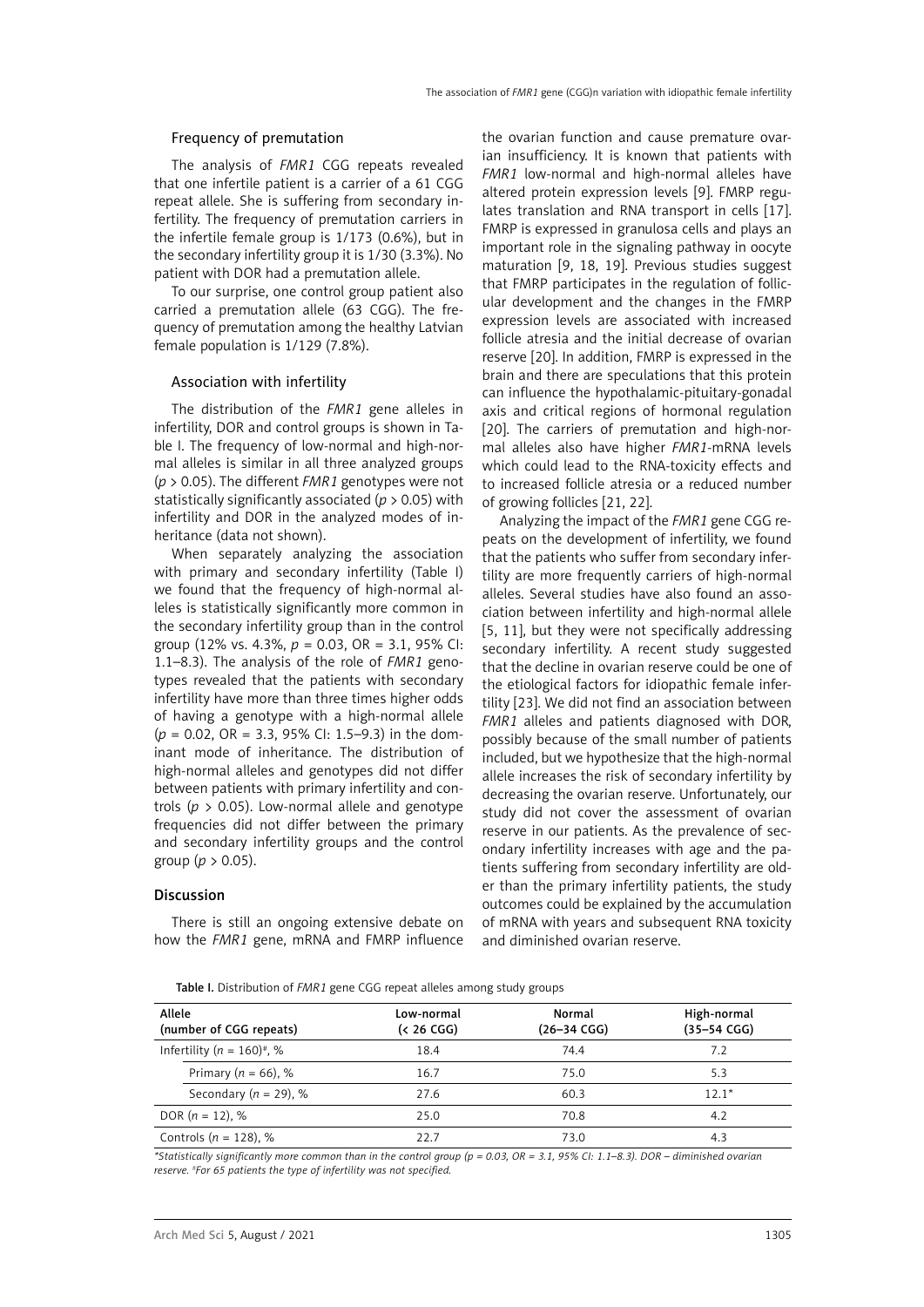On the other hand, low-normal alleles were not statistically significantly associated with infertility. Prior studies have reported conflicting results on low-normal alleles – some of them claim that these alleles have the most negative effects on reproduction and ovarian reserve [24, 25], while other studies at the same time did not demonstrate any significant differences between the carriers of low-normal alleles and women with normal range alleles [26, 27].

 A considerable number of females are being tested for the *FMR1* gene CGG repeat worldwide, e.g. patients with POI, DOR, infertile patients, asymptomatic oocyte donors and also those subject to newborn screening studies [11, 28]. Approximately 5% and 20% are carriers of high-normal and low-normal alleles, respectively. The knowledge on the impact of these alleles on the ovarian function and reserves could affect the reproductive decision-making in patients carrying the mentioned alleles, e.g. deciding to perform oocyte cryopreservation or to bear a child at an earlier age. The outcomes of our study also suggest an increased risk of secondary infertility. Further prospective cohort studies are necessary to evaluate the *FMR1* gene low-normal and/or high-normal allele carrier reproductive outcomes. Nowadays the *FMR1* premutation testing in clinical practice is recommended only for patients with POI [6, 8]. There is accumulating evidence that this testing could be expanded also for other phenotypes, e.g. the results of our study suggests *FMR1* CGG testing also in patients with secondary infertility in Latvia, because premutation allele carriers were common among this group (3.3%) and premutation allele frequency could be higher among the healthy general population of Latvia than in other general populations (1/128 vs. 1/250–500) [28]. Detection of premutation in these patients could explain the cause of infertility and in case of use of assisted reproductive technologies or if pregnancy is achieved spontaneously, the embryo or fetus should be tested for the expansion of the premutation to full mutation. Also, identification of 1 patient could allow cascade testing of family members, increasing the utility of the test.

This study has several limitations. The main limitation was that the main information we had was that the patients have idiopathic infertility, as mentioned in the methods; however, we lacked other clinical information (e.g. ovarian reserve), and for one third of patients no information was available regarding the specific type of infertility. Another limitation that could affect the outcomes is that the study involved a limited number of patients and controls. The study should be continued with enlarged patient and control groups. Moreover, infertility is a dynamic process and can develop or resolve at any point of time throughout the reproductive age, and it is hard to define and recruit a control group with excluded infertility for similar types of studies. We have used healthy controls with children, but it is impossible to exclude that they had or will have infertility in their lifetime.

In conclusion, secondary infertility is associated with the *FMR1* gene high-normal CGG repeat allele. It is necessary to undertake further studies to understand the mechanism of high-normal allele association with secondary infertility. According to the outcomes of our study, the frequency of *FMR1* gene premutation allele carriers in Latvia may be higher than in other European populations. The study should be continued with increased patient and control groups.

## Acknowledgments

We would like to thank the Genome Database of the Latvian Population and the infertility treatment clinics "VASU" SIA and "Clinic EGV" SIA for providing patient and control samples for this study.

## Conflict of interest

The authors declare no conflict of interest.

#### References

- 1. Mascarenhas MN, Flaxman SR, Boerma T, Vanderpoel S, Stevens GA. National, regional, and global trends in infertility prevalence since 1990: a systematic analysis of 277 health surveys. PLoS Med 2012; 9: e1001356.
- 2. Gelbaya TA, Potdar N, Jeve YB, Nardo LG. Definition and epidemiology of unexplained infertility. Obstet Gynecol Surv 2014; 69: 109-15.
- 3. Sadeghi MR. Unexplained infertility, the controversial matter in management of infertile couples. J Reprod Infertil 2015; 16: 1-2.
- 4. Gleicher N, Yu Y, Himaya E, et al. Early decline in functional ovarian reserve in young women with low (CGGn < 26) FMR1 gene alleles. Transl Res 2015; 166: 502-7. e1-2.
- 5. De Geyter C, M'Rabet N, De Geyter J, et al. Similar prevalence of expanded CGG repeat lengths in the fragile X mental retardation I gene among infertile women and among women with proven fertility: a prospective study. Genet Med 2014; 16: 374-8.
- 6. Biancalana V, Glaeser D, McQuaid S, Steinbach P. EMQN best practice guidelines for the molecular genetic testing and reporting of fragile X syndrome and other fragile X-associated disorders. Eur J Hum Genet 2015; 23: 417-25.
- 7. Gleicher N, Weghofer A, Barad DH. Effects of race/ethnicity on triple CGG counts in the FMR1 gene in infertile women and egg donors. Reprod Biomed Online 2010; 20: 485-91.
- 8. Man L, Lekovich J, Rosenwaks Z, Gerhardt J. Fragile X-associated diminished ovarian reserve and primary ovarian